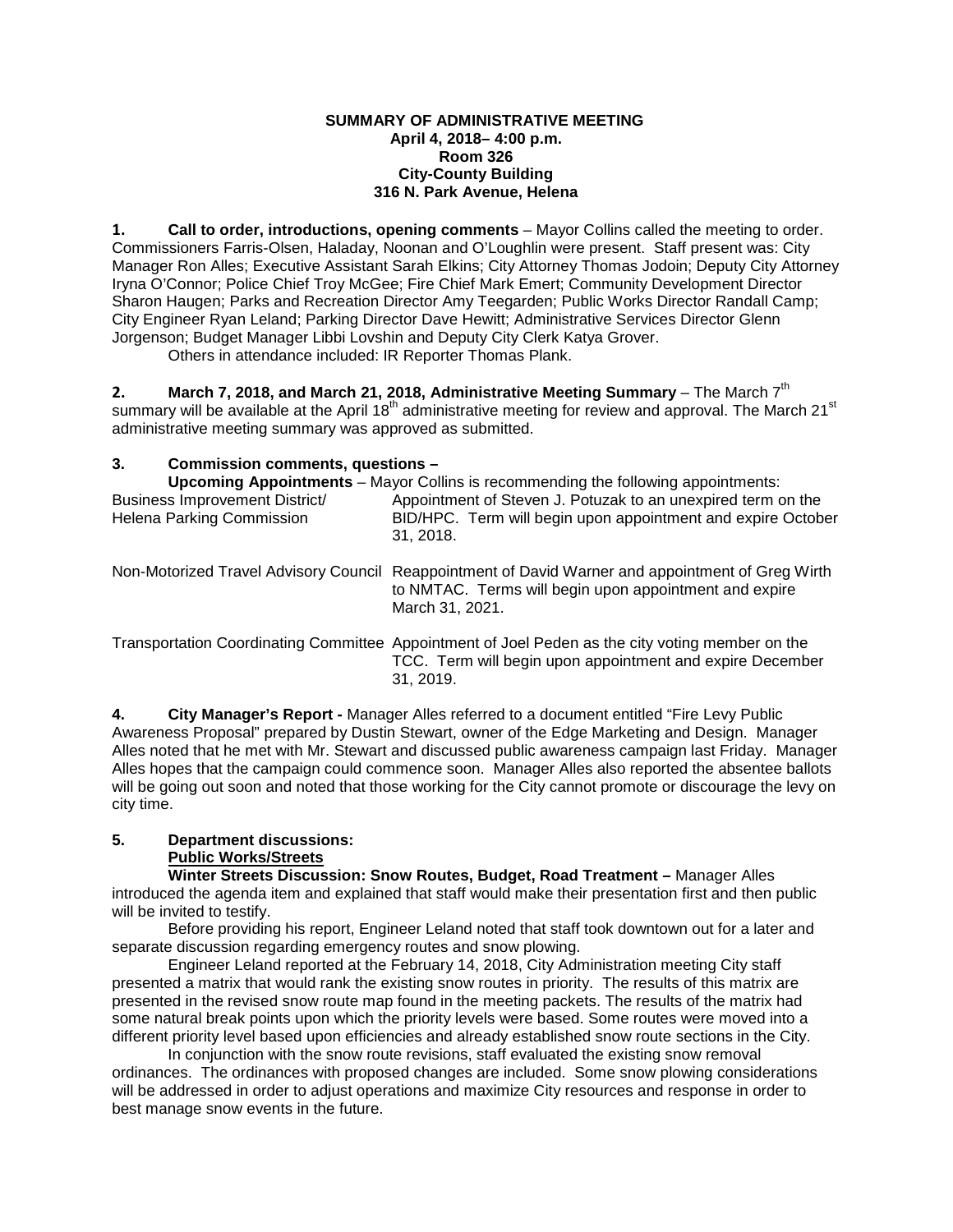### Discussion:

Mayor Collins asked how staff prioritized the streets. Engineer Leland replied that it was done based on the output of the matrix and input of street maintenance. Manager Alles asked Engineer Leland if he could explain the criteria used in the prioritization process. Engineer Leland listed the criteria that the staff used for prioritization: whether or not the street could be ranked as main, arterial, or collector. Other criteria included snow route, presence of critical facilities (such as hospital, fire and police stations), proximity to schools, safe routes to schools, road grade, presence of marked crosswalks, on-street bike facilities, and streets that are not necessarily a collector type but are a major outlet for the local neighborhoods.

Director Camp noted that that the department's goal was to come up with something that was workable and of service to the community. Engineers Knoepke and Leland have put a lot of work into this project. Engineer Knoepke conducted research across the nation about other cities' designation of critical facilities; one of the outcomes of that research was that Helena was over-defining its emergency snow routes and had too many of them. After realizing that, city staff stepped back and looked at the definition again and prioritized the streets again. Director Camp stated that the staff learned a lot from the pilot projects that were run this past winter and that staff will be reporting the results to the City Commission in the near future. Police and Fire Departments were also involved in those discussions.

#### Report:

Director Camp discussed Snow Ordinance, review and update, and elaborated on the following points:

- Rewrite Ordinance with updated ESRs and address deficiencies;
- Designate authorities;
- Designate Emergency Snow Routes by name;
- Address Parking on ESRs Tow/No Tow decision and authority;
- Propose towing abandoned/stored vehicles, RV's, boats, and utility trailers from all streets November 1 - April 1; and
- Evaluate towing/abandoned vehicle ordinance.

Director Camp noted that the staff are seeking feedback from the Commission regarding the ordinance.

#### Discussion:

Commissioner O'Loughlin asked whether door hangers were used by City in December. Director Camp confirmed that the door hangers were used. Commissioner O'Loughlin asked what the staff would be proactively doing to inform the residents with respect to the changes to the ordinance. Director Camp replied that the following methods will be used: door hangers, mailers, Facebook, City website, and radio and noted that when the time to communicate with residents gets closer, staff would report to the City Commission about chosen methods of communication. Director Camp emphasized that door hangers proved to be most effective in the past; phone apps will also be utilized indicating locations where the snow has been plowed.

Commissioner Noonan asked about towing cars to the other streets. Director Camp replied that the City would hire a towing company; there is no other choice but to relocate the vehicles.

Commissioner Noonan pointed out that many residents who submitted written comments in winter indicated that snow removal improved significantly after the first snow emergencies; Commissioner Noonan asked Director Camp to elaborate on the reasons why snow removal improved. Director Camp said that there were two reasons: the weather cooperated better and staff showed full commitment. The snow crew consisting of 10 plow drivers worked 12 hour shifts. Originally, there were fewer plow drivers due to lower pay rate than that in the snow plowing market, but the City worked on that problem. Staff from other City divisions was pulled and trained to run snow plows as well. Weather advisory was also employed to determine appropriate divisions. Director Camp concluded that the staff looked at everything holistically and the feedback from the public.

Mayor Collins asked how many snow plows the City owns. Director Camp replied 10.

Commissioner Farris-Olsen referred to a concern indicated by public after the first snow storm – creating large berms – and asked whether snow plowing tactics have changed. Director Camp said that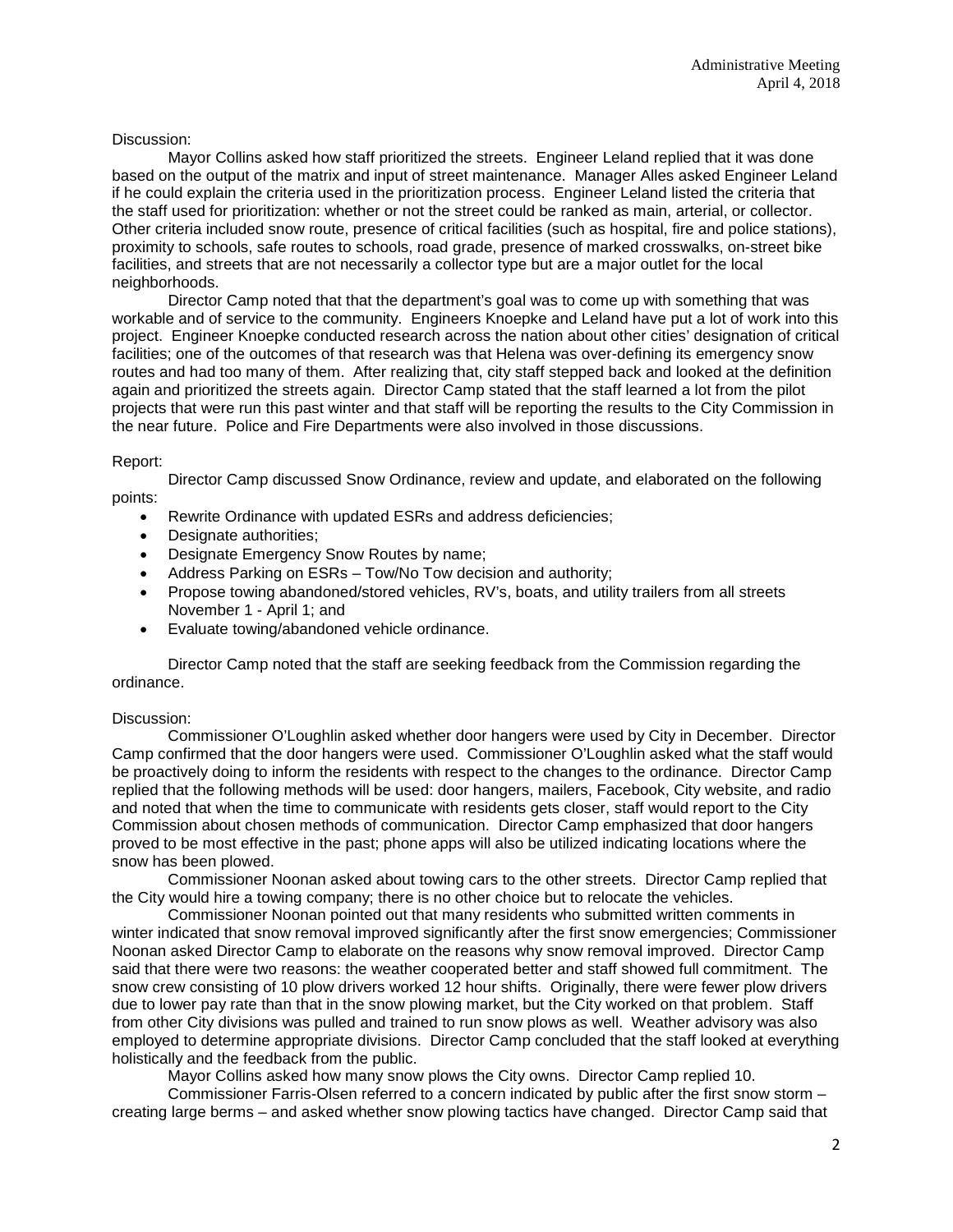the tactics have changed but pointed out that one of the problems lies in the fact that motor graders are slower than snow plows. What's more, there is nowhere in town to put the snow. The best solution is to carry the snow out of driving area and drop it but there is still a problem with that.

Commissioner Farris-Olsen asked Director Camp to confirm that the City will continue to work on resolving this problem next winter season. Director Camp concurred. Commissioner Farris-Olsen asked whether all 10 snow plows were operational. Director Camp replied that 4 snow plows were unoperational due to warmer weather.

Commissioner Noonan referred to the problem with the berms in driveways and said that one of the complaints was that the berms were built up off the main streets into the auxiliary streets. Commissioner Noonan asked Director Camp to elaborate on the solution. Director Camp replied that the best way to address this problem is full commitment from the very beginning and added that part of the problem was the weather that brought snow and rain.

#### Report:

Director Camp continued his report to the Commission. Director Camp discussed the following points: tactics, staffing, equipment, downtown, snow plan update, communications plan, use of ice slicer, update on Emergency Operations Plan, "Mountain Plow," and a wood chip project.

**Tactics** 

- a. Full commitment, as staffing and equipment allow, around the clock until all residential streets have been cleared at least once.
	- i. Goal should be that there never is a parked plow truck on the yard during and immediately after storm.
	- ii. Utilize on-call operator pool to staff up.
	- iii. Utilize staffing and equipment resources from other PW divisions.
- b. Storm advisory or warning to serve as early notice to staff (Operators and Mechanics) to be prepared for 12 hour shift/around the clock operations.
- c. Plow to curb on Emergency Snow Routes (ESR's).
	- i. Signing on snow routes to designate No Parking from 8 am to 5: pm during a snow event.
	- ii. Allow 8 am to 5 pm as window of getting ESR's plowed to curb thereby facilitating moving of parked vehicles. Storm Work Schedule will load up the 8:00 am to 5:00 pm with enough operators to do the curb to curb plowing of the ESR's.
	- iii. Tow all vehicles from ESRs during the 8 am to 5 pm window during a storm event.
- d. Pilot tandem plowing on Emergency Snow Routes.
- e. Use motor graders equipped with Snow Gates in problem areas.
- f. Mobilize fleet mechanics to support plowing equipment during around the clock operations.

#### Staffing

- a. Normal Work Schedule with eight (8) hour shifts: 4:00 am to 12:30 pm 7:00 am to 3:30 pm 3:30 pm till 12:00 am b. Storm Work Schedule with twelve (12) hour shifts: 4:00 am to 4:30 pm 7:00 am to 7:30 pm 3:30 pm till 4:00 am c. The Storm Work Schedule will allow 24 hour coverage by extending shifts to 12 hours.
- This will work for a seven day a week operation when augmented by On Call Drivers and existing PW staff.
- d. A Temporary Operator Position for Streets at market based pay grade has been created with a target pool of 10 on-call positions for winter operations.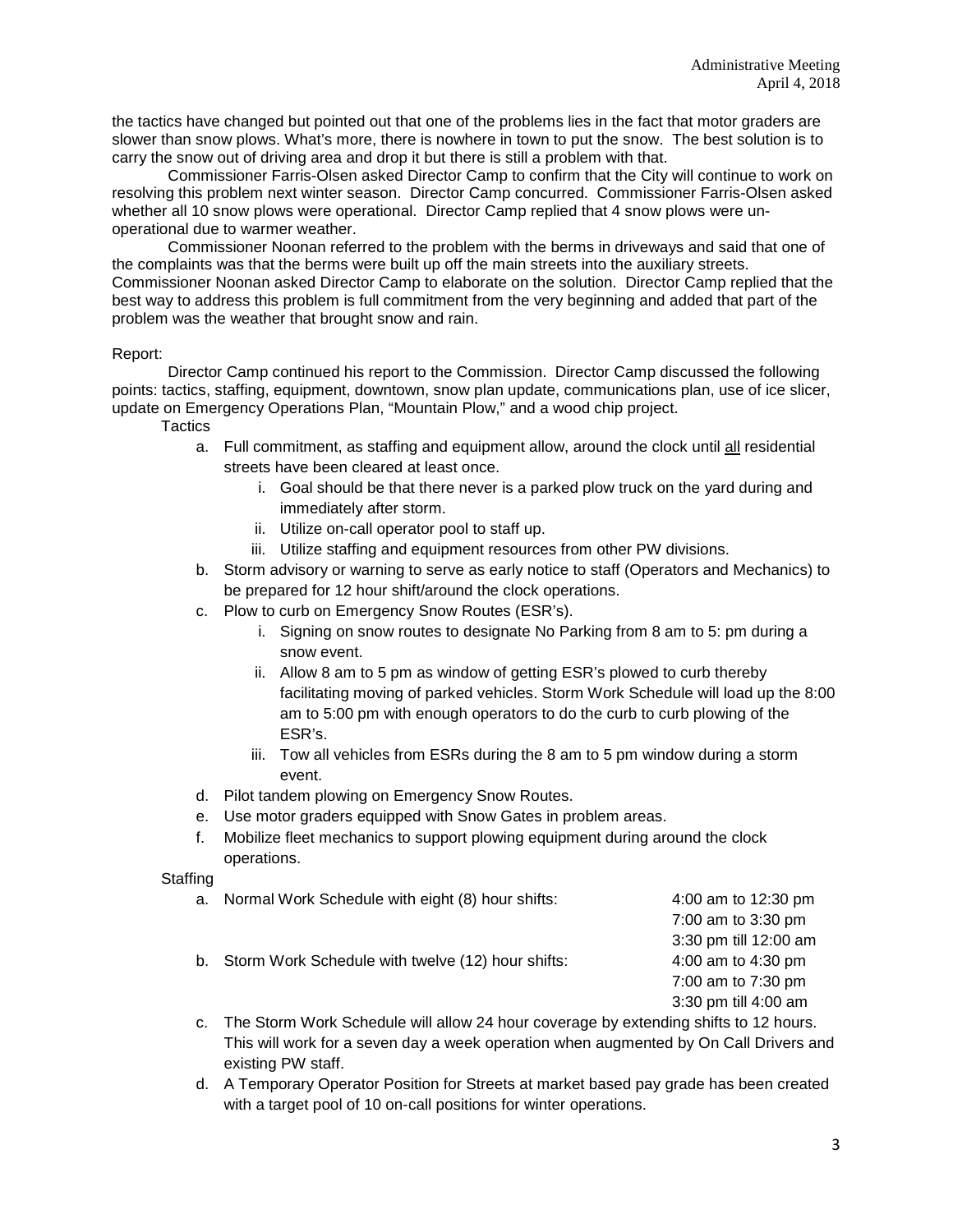- i. Position pay will allow access to qualified retired City Streets staff.
- ii. Position pay will entice qualified construction operators from private sector that are out of work during the winter season.
- iii. On Call operators will allow full commitment of plowing equipment and support extended operations.
- iv. Using on call operators will reduce overtime during winter operations.

e. Three trained operators are available in Utilities Maintenance to support extended operations.

f. Three or more operators will be trained from Solid Waste to support extended operations.

g. On call bus drivers from transit will be cross trained to further increase the available pool.

## Equipment

- a. Recommend adding one 4x4 purpose built plow to Solid Waste fleet to address steep slope areas and alleys where necessary for SW service.
- b. Procure scheduled replacement dump trucks with adequate horse power and differential locks to better serve the hills and more difficult areas of town.
- c. Purchase snow gate for second motor grader. Cost of grader snow gate is approximately \$9,000.00.

## Downtown Discussion Points

a. Consider establishing a Downtown Special Assessment District in order to fund a higher level of service that can be provided by contractors.

- i. Would allow immediate response to snow events without diverting City plowing operations from addressing their priorities.
- ii. Would remove the snow before it packed to ice.
- iii. Would alleviate potential flooding issues from snow melt.
- iv. Would be an equitable way for the downtown businesses to receive a higher level of service than offered to residents.
- b. Consider hiring a contractor to clean ADA ramps downtown. Pricing based upon this winter was \$3,500 each snow event. May be able to obtain better pricing in the fall. **Proposed 2019 Budget \$30,000.00**
- c. Consider the use of a contractor for Downtown (BID) area snow plowing, sanding and snow removal if a higher level of service is desired beyond that which may be accommodated by the Street Department. Streets Div. will have to provide a loader/blower operator to support hauling.
	- i. We believe the most efficient manner of removal would be to use the contractor's graders to roll up the windrow and the contractor's trucks for hauling. We would use our snow blower and one operator for a night time operation. This manner would allow the Street Division to continue the daytime operations for snow plowing and sanding. The snow blower is the most efficient means of loading and none of the local contractors have a snow blower. Five nights of snow removal will get most of the down town area but not all.
	- ii. Rates are generally the same from the different contractors.

Side dump trucks are \$110.00 - \$115.00 per hour

Graders are \$110.00 per hour

- iii. We would be best served to have two graders on the job per night. \$220.00 per hour for 10 hour shift =  $$2,200.00$
- iv. It will take at least 5 side dumps to keep up (maybe more).
- \$550.00 per hour for 10 hour shift = \$5,500.00
- v. Total cost for a 10 hour shift \$7,700.00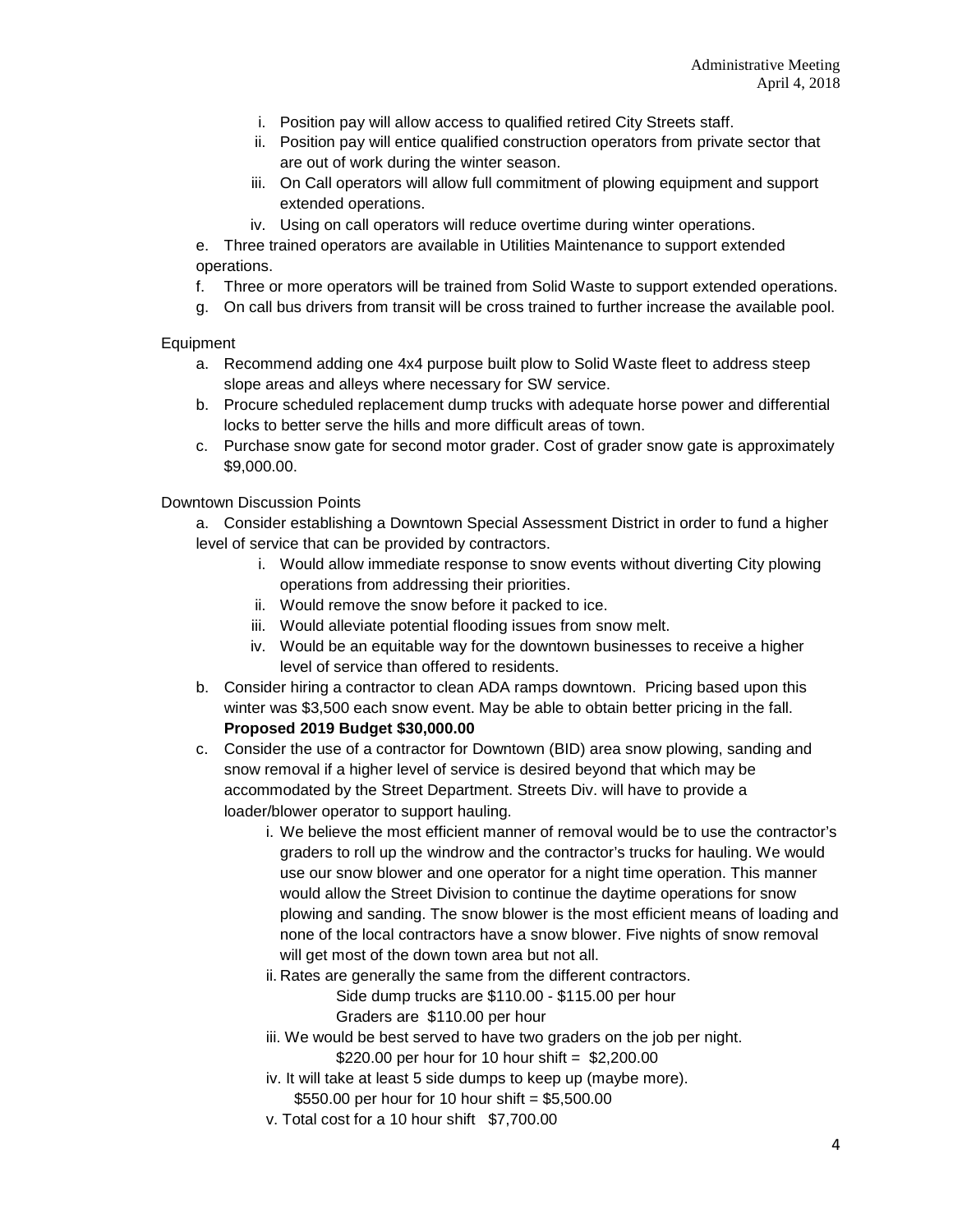# vi. **Total cost for five (5) nights of contracted snow removal \$38,500.00 Proposed 2019 Budget \$225,000.00**

d. Consider hiring a contractor to haul snow piles from downtown and problem areas around town. Pricing:

> Backhoe price per hour \$110.00 End dump truck \$105.00

- e. Staff evaluated the feasibility of designating snow storage areas in the downtown where space is limited. In our opinion all the areas available in the downtown would likely not store enough snow for the trouble. Once the snow is loaded onto a truck it should go to its final destination. Costs prohibitive to handle the snow twice. Storing snow will cause more snow melt and run off.
	- i. Would require use of some parking spaces during snow events until contractor or city can remove.
	- ii. Would allow private contractors and owners downtown to clear their properties but might impede traffic.
	- iii. Would require map, signage, towing authority and management.
	- iv. Would require continuous education and cooperation of Downtown businesses and Snow Contractors and could prove burdensome over time.

Snow Plan Update

- h. Staff presented the Snow Route Matrix and Streets under consideration to Commission for concurrence with the evaluation process on 2/14/18.
- i. Evaluation of streets per matrix has been performed. Evaluation was prioritization based upon matrix output and natural breaks.
- j. Present new ESRs and prioritization list to Commission for approval Scheduled for April 4, 2018.
- k. Incorporate approved ESRs into Ordinance update.

Communications Plan

- a. Evaluate GPS units on plow equipment to allow real-time communication of progress to public and data collection for management purposes. Include street sweeper with the GPS units to alert public to move vehicles for sweeping
- b. Software must allow public access to information regarding plowed streets and streets in progress in real time.
- c. Develop standardized pre-storm action plan form and after action report for communicating with Commission, Manager, Public, etc. Needs to reflect pertinent information and support performance of response evaluation.
	- i. Designate a Storm Response Coordinator with authority to commit resources or adjust action plan. Plan and report should include weather forecast prior to storm and actual snowfall as measured at airport. This should be an option of the GPS Software and posted on the City Web site
	- ii. Observations of localized snowfall amounts different from airport should be noted.

Use of Ice Slicer

- a. Develop criteria and plan for use. Ice Slicer to be mixed onto the sand pile. The 2019 budget request allows for \$125,000.00 for Ice Slicer product.
- b. Use should be based upon a "lives and property" public safety/risk decision.
- c. Who authorizes use?
- d. Where used.
- e. When used.
- f. The improvement in timely plowing should reduce the necessity and volume of ice slicer used.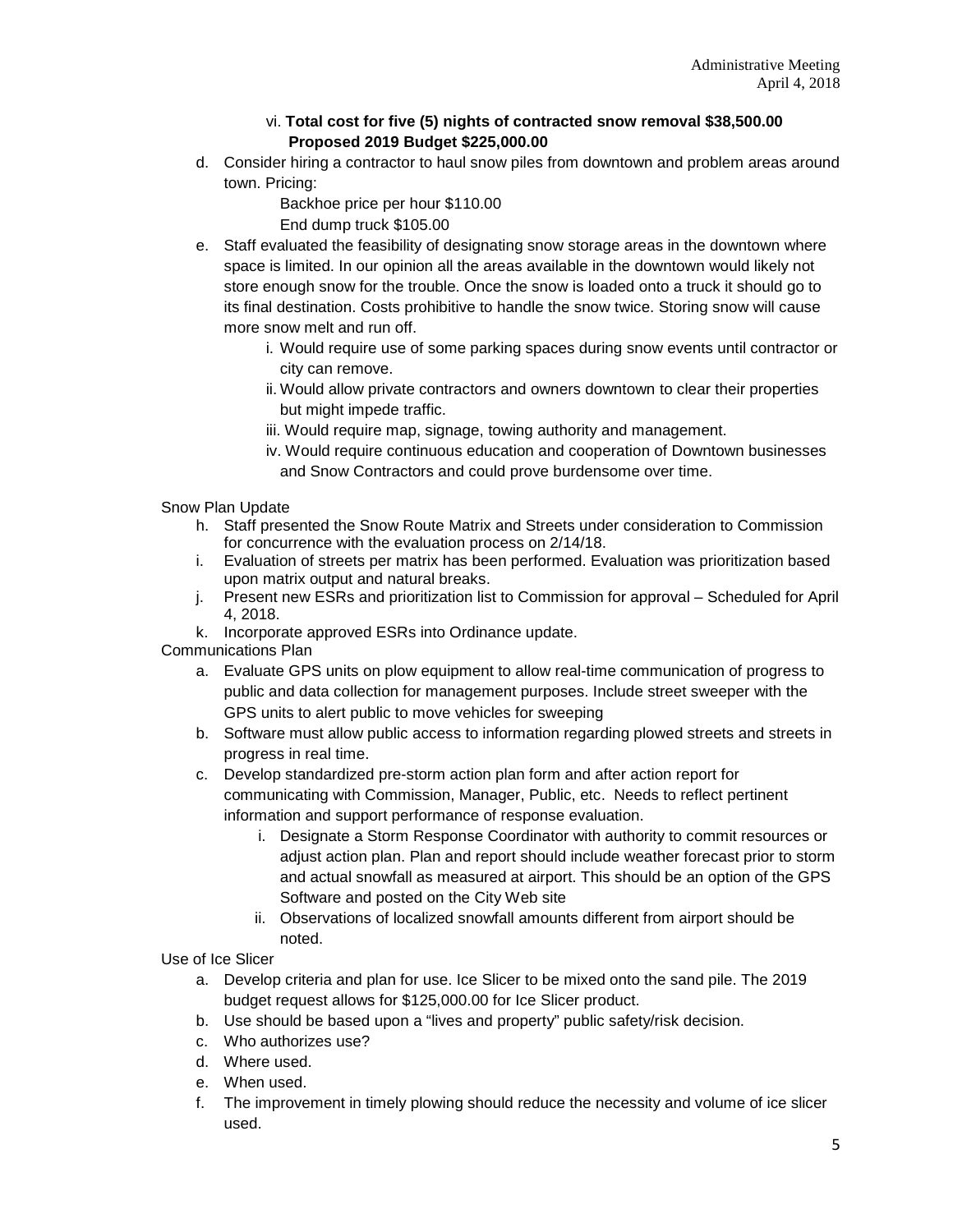Update Emergency Operations Plan (EOP)

- a. Needs to reflect final Snow Plan
- b. Based upon an extended multi-day storm, or, greater than 6 Inch accumulation.
- c. Establish list of On Call Contractors and their resources and rates necessary for unusual storm situation.
- d. Develop and execute contracts for On Call Contractors as a proactive measure.
- e. Use of Contractors to grade residential streets after snow event of 8" or more:
	- Two road graders in tandem with snow gates @ \$140.00 per grader per hour Graders to run two eleven (11) hour shifts until every residential street is plowed Cost \$140.00 x 2= \$280.00 per hour x 22 hours a day = \$6,160.00 per day Estimated three (3) days to do all residential street in town Total cost for one time over all residential streets: \$18,480.00 **Proposed 2019 Budget: \$160,000.00**

Staff recommends purchasing a used 4x4 "Mountain Plow" for Solid Waste. Would provide the following benefits:

- a. Allow SW to service their routes by plowing ahead of the SW trucks without having to coordinate extensively with Streets.
- b. Allow SW to plow problematic alleys in advance of their route trucks.
- c. Provide additional equipment and drivers to support Streets in the event of a heavy snowfall.
- d. Eliminate the need for SW to be solely dependent upon Streets for clearing the residential routes prior to solid waste pickup.
- e. Provide faster response to the plowing of residential streets.
- f. Have a purpose built vehicle available to address problematic streets.

Wood chip project

a. Investigate source of appropriate sized wood chips and pilot a small wood chip project.

Discussion:

Commissioner O'Loughlin asked about hiring contractors for cleaning ADA ramps in the downtown area: whether it affected snow and ice removal from drainage and whether it was part of the city's work or a contractor's work. Director Camp replied that city's Utility Maintenance division worked on that.

Commissioner Haladay asked whether MDT uses deicer on in-town routes regularly. Director Camp confirmed that MDT uses deicer regularly.

#### Public Comment:

Mayor Collins stated that the Commission received comments from the public and that the Commission heard the citizens and listened to them. Mayor Collins then announced public testimony on the issue of snow removal.

Don Keane, Helena resident, asked to elaborate on the rating/prioritization one more time; noted that the reason snow removal improved was because of the weather as the weather got better in January; asked what the total budget was for the winter season this year and suggested it would be increased.

Manager Alles said that with respect to procedure with public comment, he would write down questions that the residents may raise and answer them after the public testimony. Manager Alles addressed Mr. Keane's question regarding the budget and agreed that possibly a bigger budget might be necessary.

Paul Piccini, Helena resident, said ice was a major problem, and one of the reasons was that the snow was not removed; noticed that the snow was not originally plowed on the weekend, which started a problem with snow accumulation and melting; suggested to remove snow on the weekends and holidays; commented about streets becoming too narrow so that if a car needed to be parked, it had to be parked on the lanes; provided some suggestions for where the snow could be relocated (for example, agricultural land or rivers); endorsed the idea that abandoned vehicles need to be towed.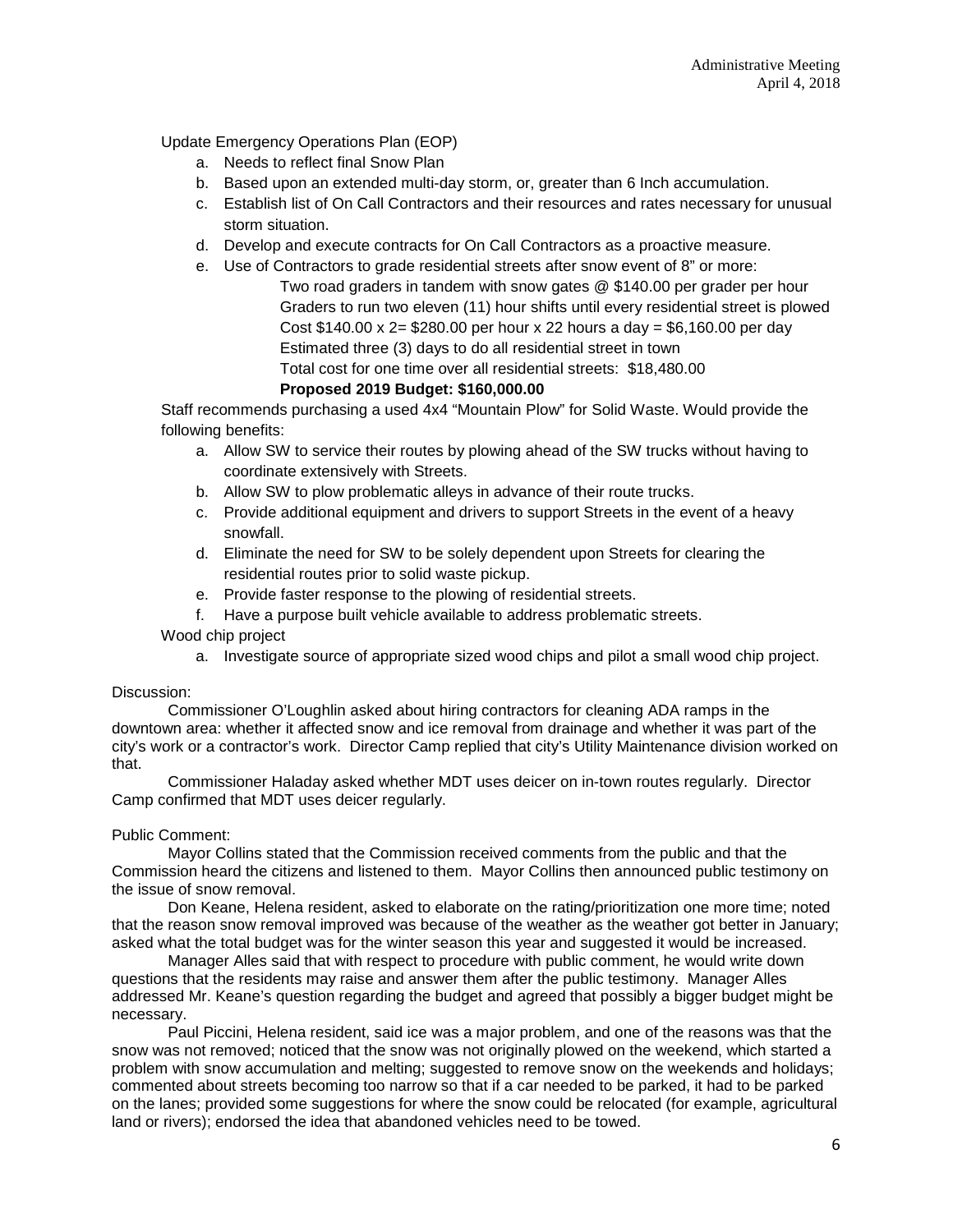Melinda Barnes, Helena resident, thanked the Commission and City staff for their work during the past winter season; noted that very little was done about pedestrian sidewalks as they were extremely challenging; asked to look for possible solutions regarding the sidewalks; noted that the ordinance was updated several years ago but it still needs more work; provided pictures (attached to the April 4<sup>th</sup> Administrative meeting packet) showing challenging sidewalks.

Janet Seymore, Helena resident, thanked the Commission for plowing the snow; echoed Mr. Paccini's comments and suggestions regarding relocating snow; asked about the pay rate of seasonal employees and how it compares to the pay rate of hired contractors; commented about the door hangers.

Tom Kilmer, Helena resident, emphasized that streets labeled emergency snow routes are also important for pedestrians; noted that one of the problems inhibiting snow plowing is the proliferation of junk vehicles that have not being moved over long time; suggested to have street employees to record information regarding location of abandoned vehicles; encouraged to force car owners to move their abandoned vehicles four blocks away.

Bryan Mikola, Helena resident, emphasized that Helena residents need to keep in mind that this is Montana and not Arizona; the City has always done a good job despite the complaints; complimented City staff for doing a good job.

Jim Johnson, Helena resident, thanked the Commission for holding this meeting and thanked City staff for responding to citizens' concerns; noted that Rodney Street needs more attention; emphasized importance of removing the snow rather than only plowing in the downtown area; noted that in snow plowing, the crew needs to avoid making barriers in the downtown area as people can't park close enough to businesses; agreed that self-reliance is important but noted that it doesn't always work in conditions such Helena experienced in the winter season, especially, with abandoned vehicles not allowing for effective plowing; referred to and endorsed an earlier comment regarding city employees recording information about abandoned vehicles and removing them.

Bob Schmitt, Helena resident, expressed his appreciation for the work the City employees did this past winter; said that he was amazed at how much 10 employees with 10 plows were able to do; but pointed out that it's not good for snow plowing crew to be working 12-hour shifts; said that he looked at other jurisdictions and how they react to similar types of snow seasons and came to the following conclusions regarding how winter season is handled in Helena: (1) City is not transparent about the costs and how exactly the plowing is done, no details on what the capacity of the city to address the actual snow is or what it takes to plow so many streets; (2) regarding budgeting, the City doesn't break out the budget so it's impossible to see how much it costs at any given point, even though other cities do that; (3) the City isn't communicating regarding the progress like Billings does, for example, where what has been done is posted on the website; and (4) people don't have understanding of what it physically takes when a crew member plows streets and noted that there would be better compliance (with removing vehicles, for instance) if people were better informed.

Bill Rule, Helena resident, echoed comments made by Mr. Schmitt; encouraged to minimize use of salt to help the vehicles and environment.

Beau Downey, Helena resident who lives at an intersection of two emergency routes, noted that curb to curb plowing was very impressive; however, learned that it is difficult to maintain a corner lot with the sidewalks; said that berms were built by snow plows in the areas that the residents are responsible for per ordinance; stated that another problem with berms is that when it gets sufficiently warm, the water creates another problem on the sidewalks; stated that when he called the city for help to remove the berm, he was advised to buy his own sandbags and pile them himself, etc.; noted that was not the response he was looking for; expressed his concern that he was put in this situation even though trying to do his due diligence with sidewalks; spoke about pedestrian corridors and urged Commission to consider them.

Rebecca Bowman, Helena resident, stated that ice slicer causes more problems than it's worth as it's very expensive and unnecessary to use; noted that sand is recyclable and less expensive; spoke about negative effects of using salt for deicing; also spoke about piled snow and ice berms noting that other states and communities have more snow than Helena and yet they are able to successfully remove the snow.

Ruth McArdle, Helena resident, talked about school access; noted that it was confusing and concerning that the kids in the neighborhood school had to walk on ice and fall while this area should have been a priority but was neglected the entire winter.

Riley Felts, Helena resident, spoke about him watching a mailman having to park on the street and climb to a neighborhood mailbox to deliver the mail.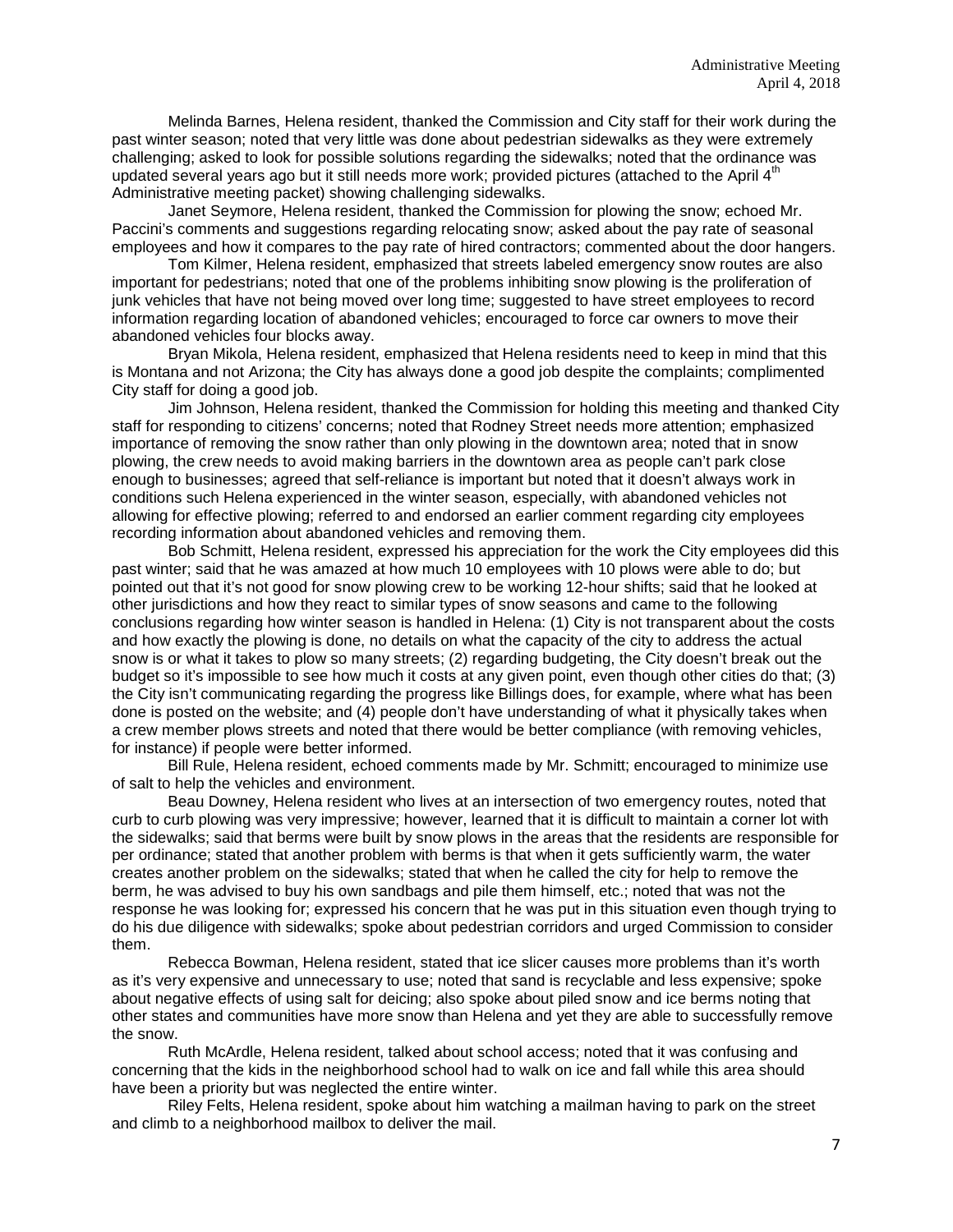#### Discussion:

Mayor Collins thanked citizens for coming and voicing their opinion and said that the Commission listened to each comment, and the Commission will take those comments into consideration and will work with the Public Works regarding next snow season.

Commissioner Noonan asked about the proposed emergency snow route on the portion of Rodney Street. Engineer Leland replied that the Rodney portion from Helena Ave. to Broadway St. is going to be emergency snow route but beyond that it will go to priority 3.

Commissioner Haladay asked to elaborate on the next steps for implementation of the points that have been discussed. Manager Alles replied that budget items, like new equipment, can be addressed in the course of the next couple of months in the budget process for next FY. And the snow ordinance can be addressed any time over the next several months, or the Commission may want to address it as soon as the draft is looked at and agreed upon. Manager Alles added that the ordinance will address the snow routes. Manager Alles said that he believes that the City could have done better in the first snow storm; later in January, protocols made it easier. Manager Alles pointed out that the City is compliant with the Federal Law regarding the 12-hour shifts. Narrowing down the emergency snow route will allow the snow plowing activities be spread out and more streets be treated as well. Regarding removing snow, Manager Alles stated that, in his opinion, the snow can be removed from the downtown area but removing it from entire Helena becomes cost prohibitive.

Commissioner Haladay referred to a discussion that took place two years ago and said that there was a commitment to have drivers from the plowing crew to fill out a simple sheet containing information on what and how much they did, so that people could go to a pdf document on the website and see which streets have been plowed. Commissioner Haladay asked to elaborate on this point. Director Camp explained what he is proposing to do: utilize GPS units on plow equipment so that public can access the plow app and view which locations have been plowed in real time; this equipment can be used as management and communication tool.

Mayor Collins referred to the earlier discussion regarding towing abandoned vehicles and asked how it will be paid for. Director Camp replied that it is to be decided during the budget process and elaborated on what factors would influence the cost.

Commissioner O'Loughlin noted that Missoula tows vehicles in such situations and said that the question is about how the City can effectively change residents' behavior. Commissioner O'Loughlin encouraged hanging door hangers twice; citizens' participation declined because they don't know what the City is doing. Commissioner O'Loughlin noted that city staff should look at what other communities do. Director Camp said that staff looked at other communities.

Commissioner O'Loughlin referred to the discussion about producing a report reflecting the budget for snow plowing and snow removal. Commissioner O'Loughlin noted that it would be helpful to understand what the overall costs are and how they tie to the effectiveness of what the City does. Commissioner O'Loughlin asked Manager Alles to elaborate. Manager Alles stated that the money for snow plowing and fixing potholes, for example, comes from the same source and it is very challenging to patrician that out; any given year, the costs would be different depending on the winter weather.

Commissioner Farris-Olsen echoed Commissioner O'Loughlin's comment and added that even a rough estimate would be helpful when talking about budgeting.

Commissioner Farris-Olsen referred to comments regarding raising taxes to pay for more snow plowing and asked whether it would be possible to do if the Commission wanted to, considering the plow budget is based on the street maintenance. Manager Alles said that is correct, the Commission has the authority to raise the street maintenance fees; if it was possible to patrician out what is spent, or projected to be spent, on snow plowing, then that a rate could be determined to cover needed amount.

Commissioner Farris-Olsen asked Manager Alles to confirm whether the City has approximately \$26 million for street maintenance out of which snow plowing is paid for. Manager Alles said that is correct and added that part of it is gas tax. Manager Alles concluded by saying that no money goes to waste whether it's plowing snow or fixing potholes.

Commissioner Noonan noted that the Commission asked for a lot of information for today's meeting and during the winter season and thanked city staff for putting a lot of effort into preparing it.

A Helena resident asked about the door hangers: whether next winter season they would be used only on emergency snow routes. Manager Alles replied that it would depend on the will of the Commission; staff could break out the costs for hanging the door hangers. Director Camp said that when he referred to door hangers in his presentation, he was only referencing emergency routes.